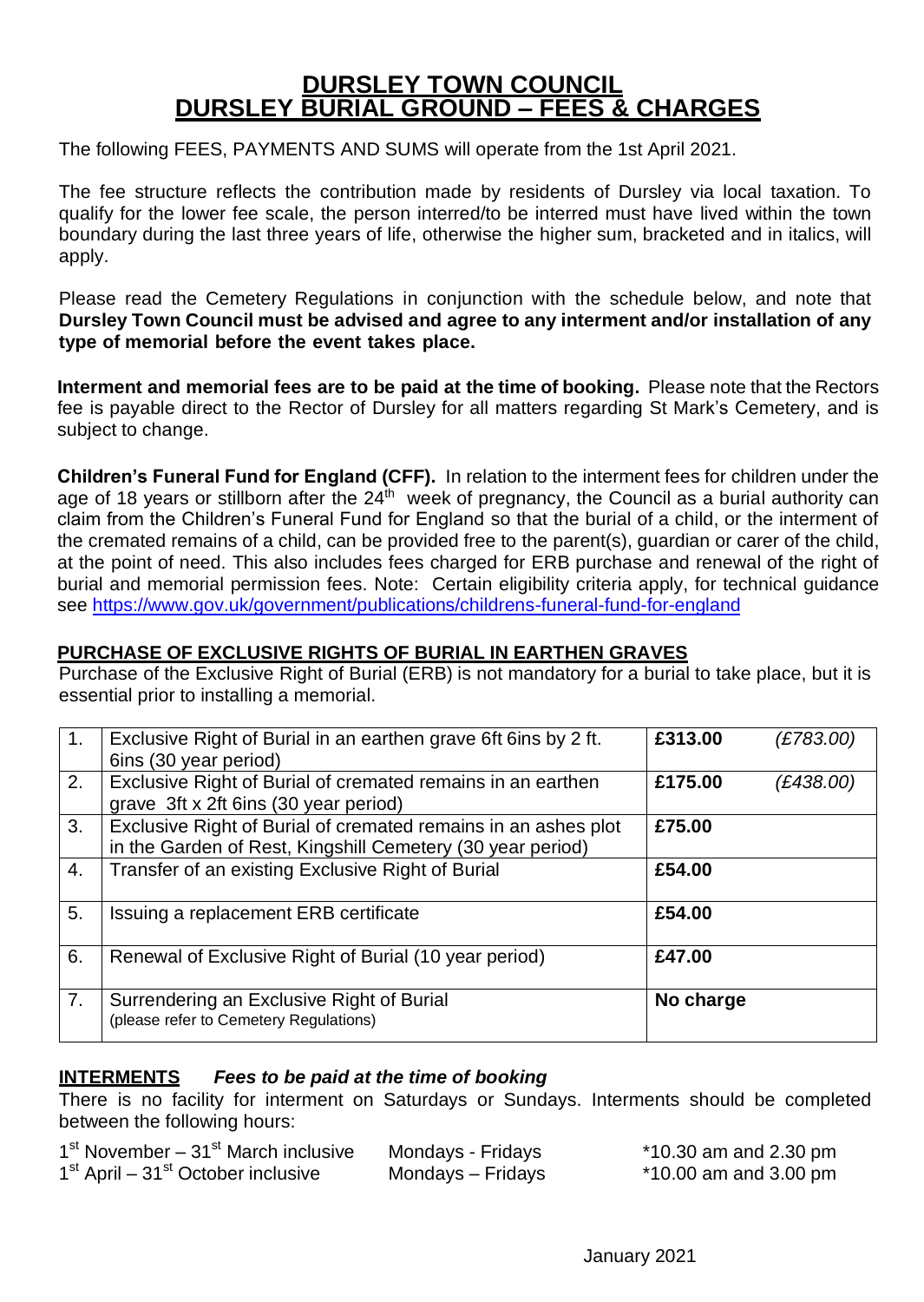| 1. | For the interment of the body of a child or person in any grave                                        | £254.00                 | (£635.00) |
|----|--------------------------------------------------------------------------------------------------------|-------------------------|-----------|
| 2. | For the interment of a child aged one year or less                                                     | No charge               |           |
| 3. | For the interment of a casket of cremated remains in any grave                                         | £155.00                 | (£388.00) |
| 4. | For the interment of ashes in a grave (pouring)                                                        | £138.00                 |           |
| 5. | For the interment of ashes in the Garden of Remembrance,<br>Kingshill Cemetery (ashes pouring only)    | £138.00                 |           |
| 6. | For the interment of ashes in the Garden of Rest, Kingshill<br>Cemetery (ashes pouring only)           | £138.00                 |           |
| 7. | For the interment of ashes in St Mark's Burial Ground (pouring)                                        | £133.00<br>+Rectors Fee |           |
| 8. | Should an interment not commence within 15 minutes of the time<br>previously arranged with the Council | £64.00                  |           |
| 9. | Should an interment extend beyond the hours stated above*.                                             | £143.00                 |           |

## **MONUMENTS, GRAVESTONES, TABLETS** *Fees to be paid at the time of booking*

To erect or place on a grave in Kingshill Cemetery any of the following, including an inscription:

| 1 <sub>1</sub> | Headstone, including base (with or without vase)<br>not exceeding: 5 feet in height, 2 feet 6 inches wide, 2 feet deep) | £153.00   | (E383.00) |
|----------------|-------------------------------------------------------------------------------------------------------------------------|-----------|-----------|
| 2.             | A tablet (not exceeding headstone measurements above)                                                                   | £91.00    | (E228.00) |
| 3.             | A vase (not exceeding 18 inches in height)                                                                              | £74.00    | (£185.00) |
| 4.             | Replacement of any memorial with no additional inscription                                                              | £27.00    |           |
| 5.             | Subsequent inscriptions on any memorial                                                                                 | £64.00    | (£160.00) |
| 6.             | Replacement memorial with additional inscription                                                                        | £84.00    | (£210.00) |
| 7.             | Re-fixing of a memorial                                                                                                 | No charge |           |

## **WOODEN CROSSES**

To erect or place on a grave in Kingshill Cemetery including an inscription:

|    | A simple temporary wooden cross including inscription, in-situ<br>for less than 1 year, pending the erection of a permanent<br>memorial (not less than 2 ft. in height and not exceeding 3 ft. 6<br>inches in height)           | No charge |
|----|---------------------------------------------------------------------------------------------------------------------------------------------------------------------------------------------------------------------------------|-----------|
| 2. | A simple wooden cross including inscription (not less than 2 ft. in<br>height and not exceeding 3 ft.6 inches in height)<br>This fee will be payable following the first anniversary of the<br>installation of the wooden cross | £42.00    |